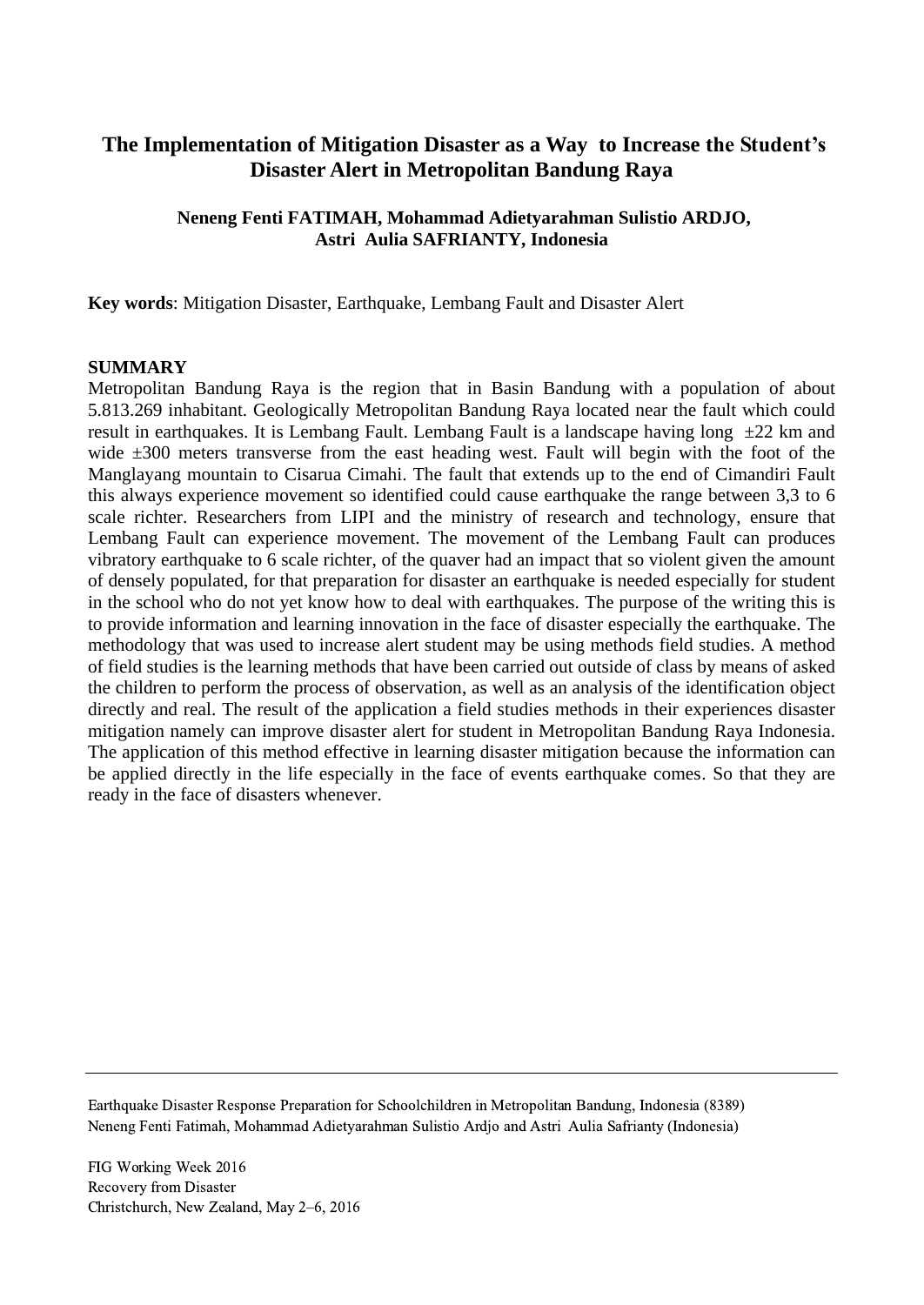# **The Implementation of Mitigation Disaster as a Way to Increase the Student's Disaster Alert in Metropolitan Bandung Raya**

# **Neneng Fenti FATIMAH, Mohammad Adietyarahman Sulistio ARDJO, Astri Aulia SAFRIANTY, Indonesia**

### **I. INTRODUCTION**

Bandung Metropolitan Area Indonesia is an area that is located in a large cauldronshaped basin, the basin known as the Bandung Basin. Administratively, this area belongs to the area of the provincial capital of West Java. Geographic position Bandung Basin is located at 7 ° South Latitude and 107 ° East Longitude, causing the area humid tropical climate with a rainy season between the months from October to May and the dry season between June to September Month (Bachtiar and Syafriani, 2012). Humid tropical climate with high rainfall makes the land in this area is very fertile. Fertile soil is influenced also by the presence of active volcanoes that surround the Metropolitan Bandung Raya, so this type of land area is mostly in the form of volcanic soil. Based on Metropolitan Development Management in West Java (2013), the population of Metropolitan Bandung Raya Indonesia amounted to 5,813,269 inhabitants in 2010. Residents in this area belong to the dense population. It is characterized by so many migrants from other regions and the high birth rate in this area. Based on geological conditions, Metropolitan Bandung Raya near fault lines. Fault is vertically and horizontal movements that cause the earth's crust to become brittle or broken. This fault is not only in the oceanic crust, but this fault can be formed on the continental crust (the crust mainland). Fault found in this area known as the Lembang Fault.

Lembang Fault is a fracture that extends  $\pm$  22 km and is divided into two parts: the northern part moving relative down (Slenk) and the southern part lifted (Horst). Territory relatively move down it starts from the town of Lembang, Cisarua, Maribaya up to Batu Lonceng Cibodas (Kusumadinata, 2011). The result is the formation of an escarpment (straight slope) which is a sliding plane dent fracture are clearly visible from Lembang eastwards. In accordance with the West Java Provincial Regulation No. 1 Year 2008 on controlling the use of space Region North Bandung, which states that the patterns of utilization of Region Northern Bandung including in areas prone to natural disasters geological covering regions prone to volcanic areas prone to ground movement, and areas prone to earthquakes due to a Fault Lembang. The susceptibility of the disaster in a densely populated area into a separate hazard because when a disaster occurs, it can be identified that a dense population contribute to the high number of casualties.

The susceptibility of the earthquake, evidenced by the presence of an earthquake that occurred in District Cisarua exactly what happened in July, late August and October 2011. This was confirmed by Bachtiar and Syafriani (2012) that "during the 2011 Area fault lembangs often experience movement causing a catastrophic earthquake measuring up to 3.3 on the Richter scale that directly destroy the houses above the fault lines ". The resulting strength of the quake at 3.3 on the Richter scale, judging by the numbers of seismicity is very small but the impact is felt in the area of the fault line is huge, because the fault line is close to the area of

Earthquake Disaster Response Preparation for Schoolchildren in Metropolitan Bandung, Indonesia (8389) Neneng Fenti Fatimah, Mohammad Adietyarahman Sulistio Ardjo and Astri Aulia Safrianty (Indonesia)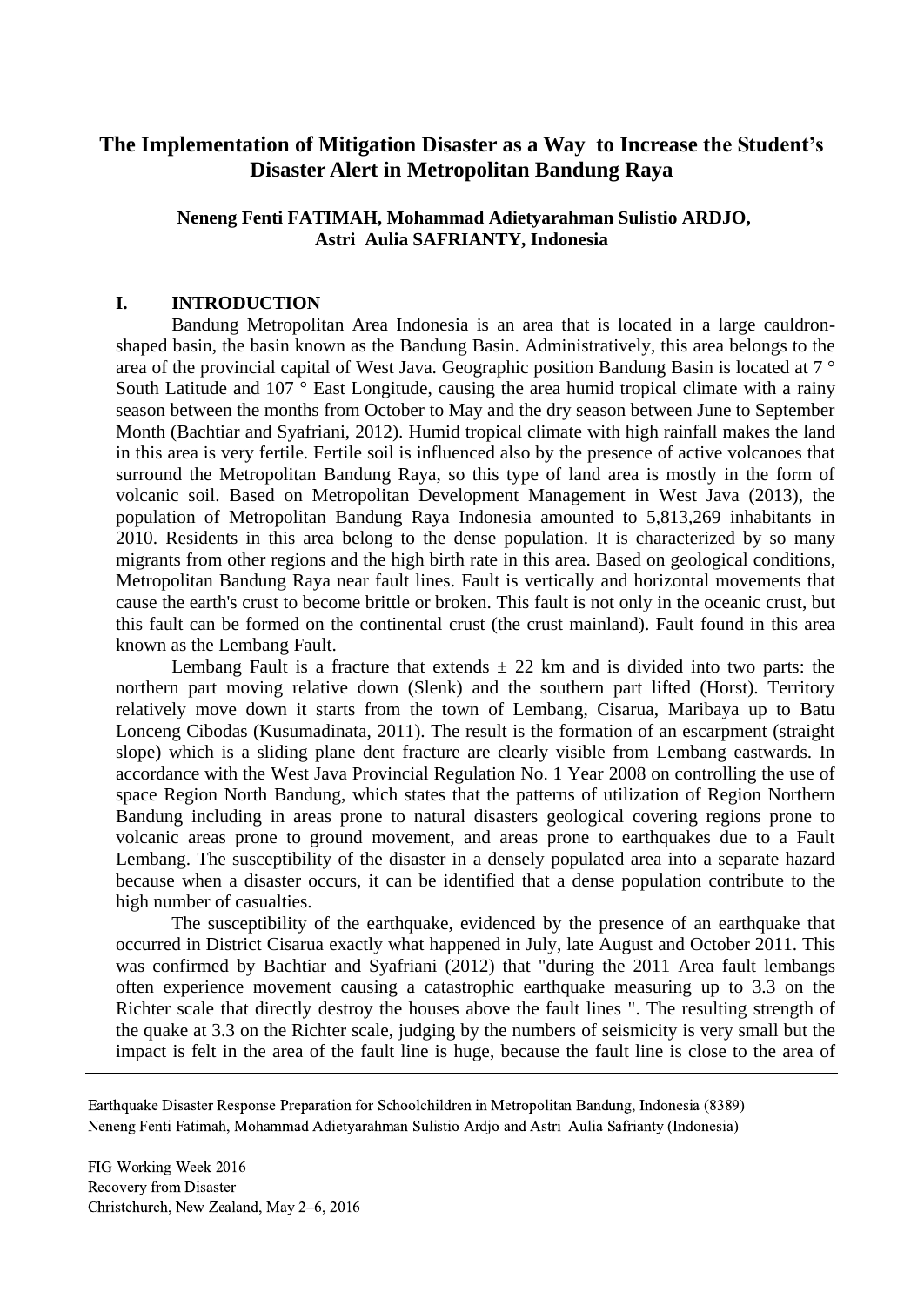settlements so that in the event of an earthquake can have a direct impact on buildings which is above the fault lines.

Earthquakes are sourced from active faults on land potentially damaging though magnitude is not too large, but the depth is shallow and close to the settlement as well as the activities of the (Malik, 2010). By doing so, the scale of magnitude not too big earthquake could be potentially damaging. Potential disaster is actually a dent in the fracture can be minimized through human efforts in disaster mitigation activities. Efforts in minimizing the earthquake can be both structural and non-structural. Attempts to minimize such disasters can be disseminated through disaster education.

Japan is one of countries that have a high intensity of the earthquake. Japan has the geological conditions are almost the same as Indonesia, is located on the two plates meeting the world is meeting the Pacific plate and the plates Sirkum Sirkum Mediterranean. This causes the vulnerability of Japan to the earthquake. In coping with disaster, Japan has implemented ways to minimize disaster victims through disaster education, especially in primary schools, junior high schools and high schools. Disaster mitigation education has been implemented into the curriculum of disaster. Disaster education has been implemented by the State of Japan according to Nakamura (2007), namely Video for disaster risk education, Instruction based on manuals, lesson and experiment by experts of disaster prevention, Earthquake experience by utilizing special cars, Drill for disaster prevention, Student's activities, First aid in time of disaster.



**Figure 1 Activities of children of primary school and secondary school**  Source: Fujimoto, 2008 (a) and Shimbun, 2009 (b)

Activities of children of primary school and secondary school in the face of the earthquake. Children were learning about how to evacuate casualties if a disaster occurs (Figure a) and kids in Japan are given simulated disaster by disaster experts and teachers at his school (Figure b).

Accordance with Law No. 24 of 2007 Article 26, which explains that every person has the right to social protection and safety, especially for children who are in areas prone to geological disasters and children are entitled to education/training/skills in disaster management. A sum of 43.7% children who are in the Bandung Metropolitan Area Indonesia do not know and understand the North Bandung area as an area that is prone to earthquakes. The

Earthquake Disaster Response Preparation for Schoolchildren in Metropolitan Bandung, Indonesia (8389) Neneng Fenti Fatimah, Mohammad Adietyarahman Sulistio Ardjo and Astri Aulia Safrianty (Indonesia)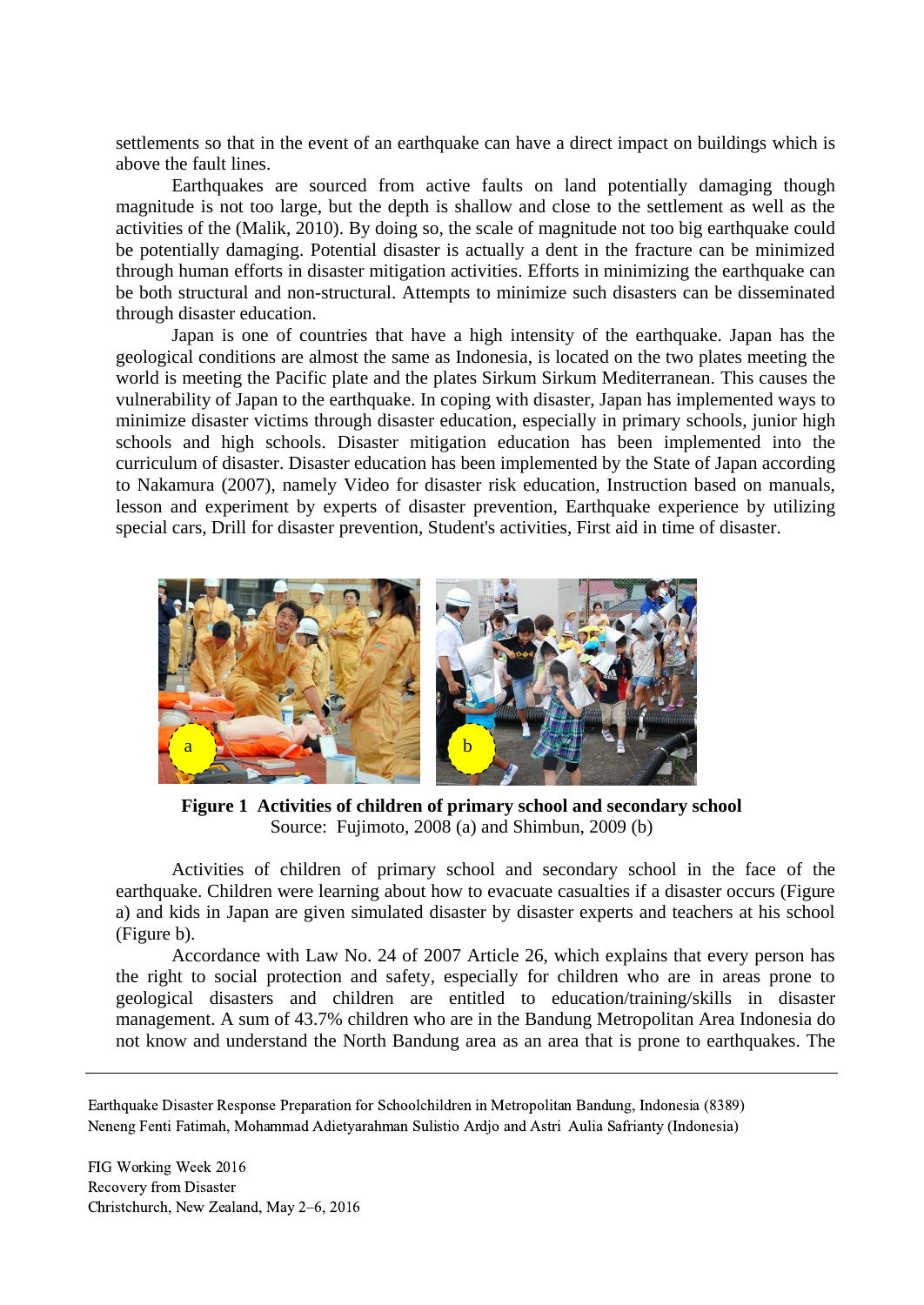main cause of children do not know and understand the area is prone areas due to the way teachers provide disaster education is restricted to the textbooks. Therefore earthquake preparedness is needed, especially for school children who do not know how to deal earthquake. Based on that, this article will explain how to apply the learning preparedness efforts in children of school age in the face of the devastating earthquake which at times will occur as a result of this Lembang fault.

# **2. LEARNING DISASTER MITIGATION**

### **2.1 Learning Definition**

Laws of Republic Indonesia Number 20 in 2003 on National Education System states that the national education serves to develop the ability and character development and civilization of the nation's dignity in the context of the intellectual life of the nation. Education has a very important role for the development of a nation. Education is an interaction between educators with learners to achieve educational goals that took place in a particular environment (Syaodih Sukmadinata, 2005). In contrast to other experts who claim that education is a set of systems that contain a number of components of learning such as teaching materials, teachers, learners, methods, media, infrastructure and tools that support and policy decision makers in the world pendididkan (stackholders) at both the micro and macro (Maryani, 2007). It can be concluded that education is the interaction in a system and have a variety of learning interrelated components in order to develop the potential of learners so that learners are able to face and solve the problems of life that it faces. Learning components can be seen in the following chart.



**Figure 2 Relationship between the Learning component in the education process** Source: Hamalik, 2010

Education related to the teaching and learning process. However, there is a difference between the terms teaching and learning. Learning is a process attempts individual consciously to achieve a

Earthquake Disaster Response Preparation for Schoolchildren in Metropolitan Bandung, Indonesia (8389) Neneng Fenti Fatimah, Mohammad Adietyarahman Sulistio Ardjo and Astri Aulia Safrianty (Indonesia)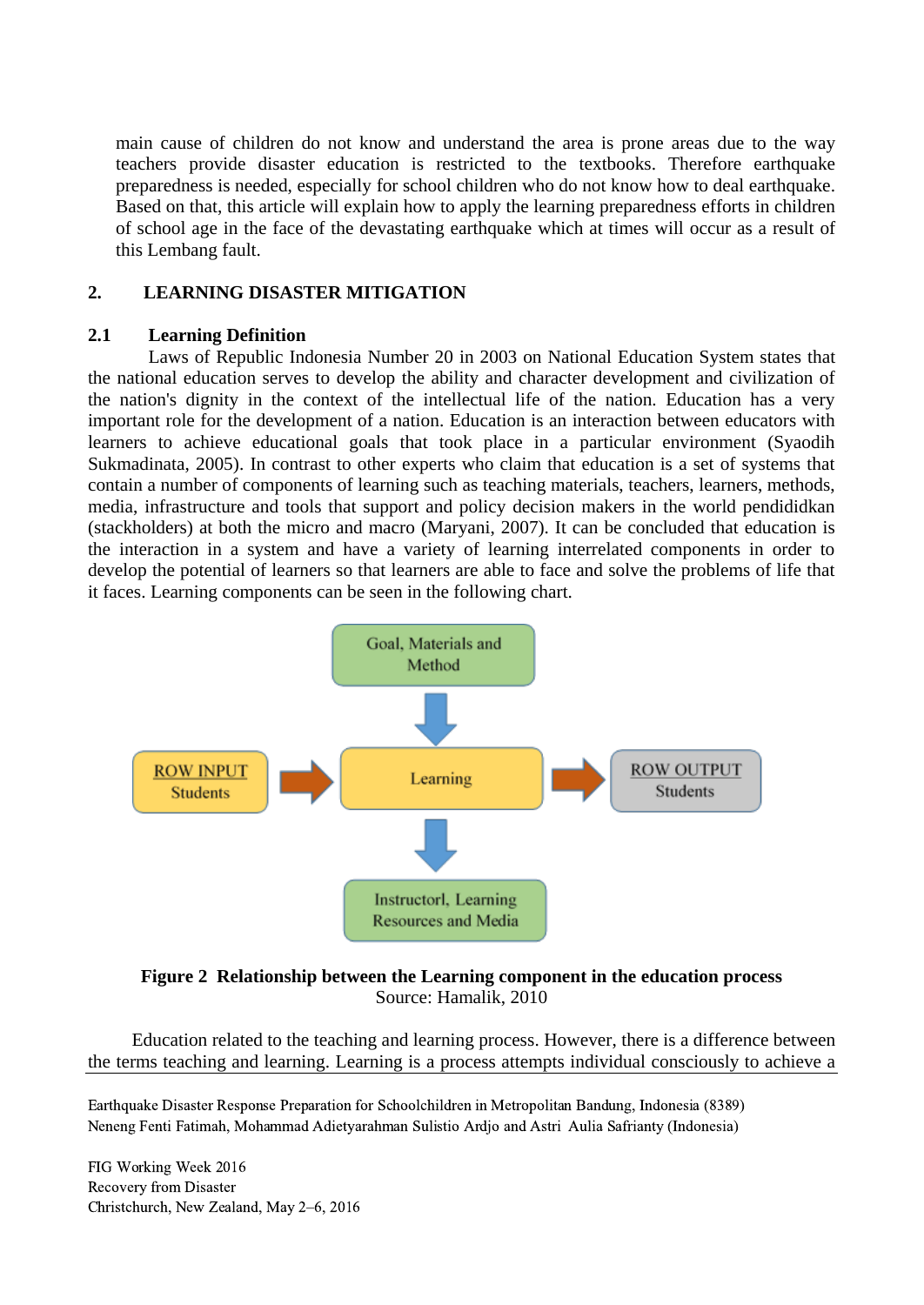change certain behavior either observed directly as experience in its interaction with the environment (Suprihatiningrum, 2013) while learning is a conscious effort of teachers to assist learners so that they can learn according to their needs and interest (Cahyo, 2013). The conclusion that learning is a process of change in behavior of children identified from the changes in knowledge, understanding, skills and new habits while learning to be an attempt in a series of activities planned by the teacher to facilitate the children carry out the learning process in order to achieve the learning objectives effectively and efficient.

The children's learning is not only limited to the knowledge of the material only, but children can make the learning process based on the neighborhood. Based learning environment is needed in introducing the environment around the child, especially the environment are in disaster-prone areas. For example, teaching children in disaster-prone areas will be different with children who are in areas that are not prone to disasters. Applied learning in disaster-prone areas must be applied through the study of disaster mitigation. Disaster mitigation is defined as a series of attempts to reduce the risk of disaster, either through physical development as well as awareness and increase capacity in the face of disaster (Law of Republic Indonesia No. 24 in 2007). The main purpose of disaster mitigation, namely in order to reduce risk to the reduced number of casualties, economic losses and increase public awareness in the face of disaster.

Disaster mitigation learning is applied learning by teachers with the aim to reduce the number of casualties and losses caused by the disaster. Learning through disaster mitigation, indirectly into preventive efforts in building a child in the face of disaster preparedness. Learning suitable mitigation implemented in regions or countries that are prone to disasters, especially earthquakes.

#### **2.2 Disaster Preparedness Concept**

Preparedness is the knowledge and capacities developed by governments, professional institutions in the field of response and recovery, as well as communities and individuals to anticipate, respond to and recover effectively from the effects of events or conditions hazards that may exist, there will soon be or when the this last (UN/ISDR, 2009). Disaster preparedness is a preventive measure in anticipation of disaster. Disaster-prone areas should have a high preparedness if in any time the disaster occurred. Disaster preparedness ready condition characterized by whether or not a child in the face of disaster. Therefore, in training preparedness of children, the role of educators, especially education stakeholders so that in addition to the child know the kind of disaster-prone around the environment, children are also skilled in the face of disaster. This was confirmed by (UNDP/UNDRO, 1992) which states that preparedness is aimed at minimizing any adverse effects by way of precaution through preventive actions. The purpose of minimizing disasters is to reduce the threat and mitigate the impact of the disaster.

#### **2.3 Parameter of Disaster Preparedness**

Measurements on ready or not in the face of disaster can be measured by several parameters disaster preparedness. These parameters can be seen in the following table.

Earthquake Disaster Response Preparation for Schoolchildren in Metropolitan Bandung, Indonesia (8389) Neneng Fenti Fatimah, Mohammad Adietyarahman Sulistio Ardjo and Astri Aulia Safrianty (Indonesia)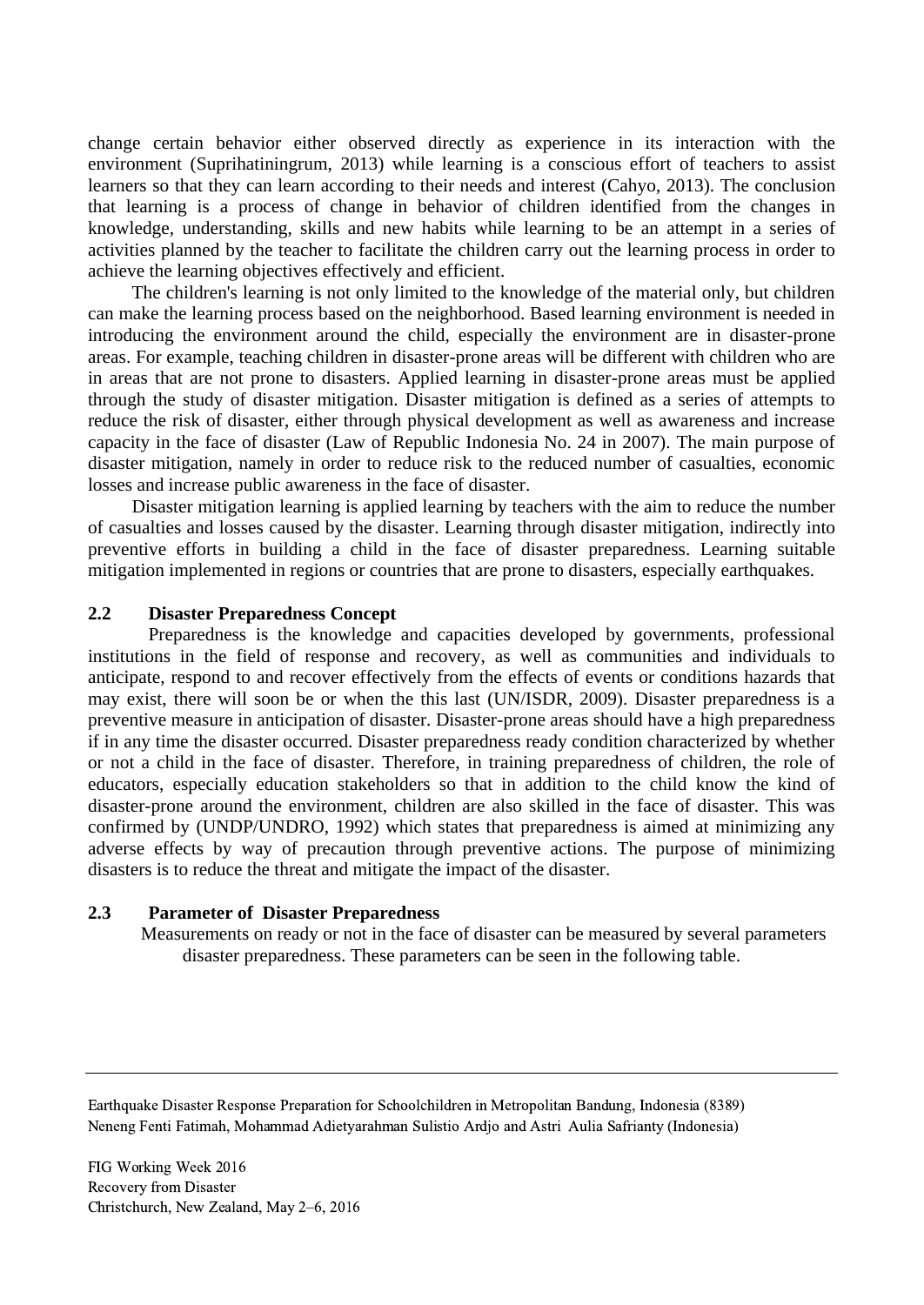| <b>Parameter</b>                 | <b>Indicators</b>                                   |  |
|----------------------------------|-----------------------------------------------------|--|
| Knowledge                        | The availability of knowledge about the hazard      |  |
|                                  | (danger, hazards, and the magnitude of the          |  |
|                                  | danger), vulnerability, risk, and efforts to reduce |  |
|                                  | the risk of such disasters.                         |  |
| <b>Policy and Guidelines</b>     | Policies and guidelines set in the form of          |  |
|                                  | regulations such as decree and local regulation,    |  |
|                                  | regarding school rules that support disaster risk   |  |
|                                  | reduction efforts.                                  |  |
| <b>Emergency Response Plan</b>   | Activities undertaken immediately when a            |  |
|                                  | disaster occurs. Also associated with school        |  |
|                                  | evacuation maps, relief and rescue performed by     |  |
|                                  | each individual.                                    |  |
| <b>Disaster Warning System</b>   | Associated with simulation exercises and what       |  |
|                                  | to do if you hear a warning when a disaster         |  |
|                                  | occurs.                                             |  |
| <b>Mobilization of Resources</b> | to building safer from disasters,<br>Related        |  |
|                                  | improvement of individual skills in the face of     |  |
|                                  | disaster and the availability of the team on duty   |  |
|                                  | for emergencies.                                    |  |

**Tabel 1 Parameter of Disaster Preparedness**

Source: Widyatun, dkk (LIPI, 2008)

Measurement of preparedness in the school community can use index analysis. Analysis calculated index of each parameter and then given a symbol consisting of knowledge (KAP), an emergency response plan (RTD), disaster warning (PB), and resource mobilization (MSD). In the table parameter disaster preparedness mentioned five parameters to be calculated, but specifically for education stakeholders (community school) policy parameters and guidelines not included in the calculation because of the policies and guidelines are falsifies parameter in determining whether or not prepared for disasters. Then the parameters that can be calculated only consist of four parameters only.

# **3. METHODOLOGY**

Methods used to increase preparedness student in learning disaster mitigation can use method field studies. Learning with the methods field studies is learning did as teachers by means of call school tuition learn outside the classroom to see the directly in the field use as a source of learning (Rasmilah, 2013). In this method, they invited to outside the class to directly see Fault Lembang phenomenon. This method is right application learning in area that disaster prone. For it, this method need plan that is ripe and steps systematic designed by educator who concerned. Ways of working method a field studies can has led to disaster preparedness the student gets seen in chart the following.

Earthquake Disaster Response Preparation for Schoolchildren in Metropolitan Bandung, Indonesia (8389) Neneng Fenti Fatimah, Mohammad Adietyarahman Sulistio Ardjo and Astri Aulia Safrianty (Indonesia)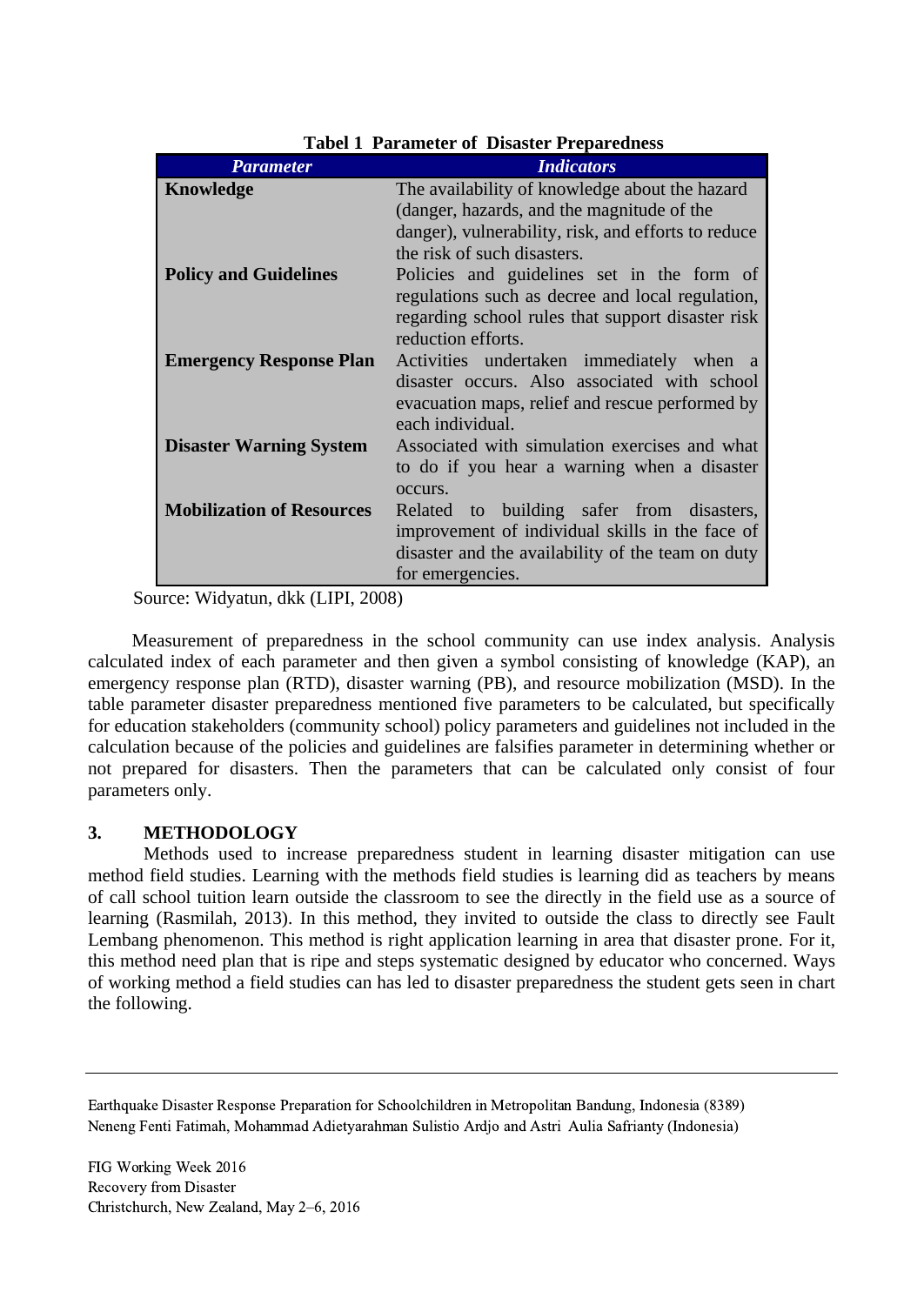

#### **Figure 3 The Application Of The Field Studies**

In learning disaster mitigation through method field studies have to take parameter and indicator to measuring alert students in Metropolitan Bandung Raya Indonesia, parameter and indicator it can be seen in table the following.

| <b>Variable</b>       | <b>Parameter</b>          | <b>Indicator</b>                         |
|-----------------------|---------------------------|------------------------------------------|
| <b>Students Alert</b> | 1. Knowledge              | 1. Danger of disaster                    |
|                       |                           | 2. Type of disasters                     |
|                       |                           | 3. Source of disaster                    |
|                       |                           | 4. Quantities of disaster                |
|                       |                           | 5. Susceptibility of disaster            |
|                       |                           | 6. Risk of disaster                      |
|                       |                           | 7. The effort to reduce the risks        |
|                       | 2. Emergency Response     | 1. Activities quickly at the time of the |
|                       | Plans                     | disaster happens                         |
|                       |                           | 2. Maps or evacuation routes school      |
|                       |                           | 3. Help and rescue done by individuals   |
|                       | 3. Disaster Warning       | Early warning disaster who use           |
|                       | System                    | local knowledge                          |
|                       |                           | 2. Concerned with training and           |
|                       |                           | simulation                               |
|                       | 4. Mobilization Resources | 1. Concerned with buildings that         |
|                       |                           | secure against disaster                  |
|                       |                           | 2. An increase skill individual in       |
|                       |                           | handling disaster                        |

**Table 2 Disaster Alert Parameter and Indicator**

Earthquake Disaster Response Preparation for Schoolchildren in Metropolitan Bandung, Indonesia (8389) Neneng Fenti Fatimah, Mohammad Adietyarahman Sulistio Ardjo and Astri Aulia Safrianty (Indonesia)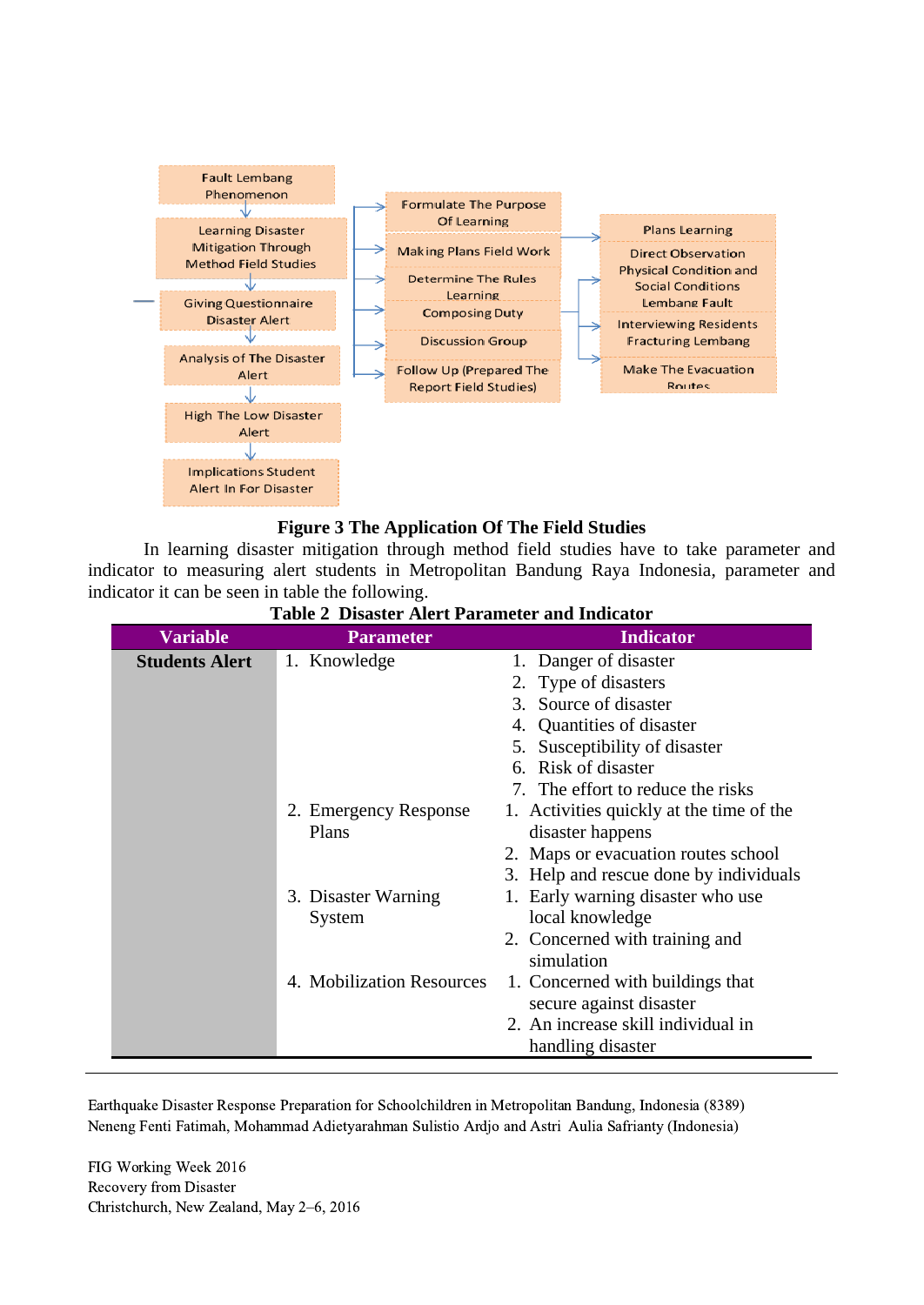#### Source : Widyatun, dkk (LIPI, 2008)

After determine parameter to be measured, it was made using analysis index disaster alert. The determination of index value for each parameter calculated based on the formula :

 $Index =$ The real score parameter The maximum score x 100 parameter (Sumber : Widyatun, dkk, LIPI, 2008)

It has been calculated score index, then score produced by any children adjusted on the basis of alert classifications index in place.Classifications index disaster alert seen in table below.

|                  | The Table Of Classifications Index Disaster Alert |                     |  |
|------------------|---------------------------------------------------|---------------------|--|
| No               | Index Value                                       | Category            |  |
| 1.               | $80 - 100$                                        | <b>Quite Ready</b>  |  |
| 2.               | $65 - 79$                                         | Ready               |  |
| 3.               | $55 - 64$                                         | <b>Almost Ready</b> |  |
| $\overline{4}$ . | $40 - 54$                                         | Less Ready          |  |
|                  | Less than 40                                      | Not Ready           |  |

Source : Widyatun, dkk (LIPI, 2008)

## **4. RESULTS AND ANALYSIS**

#### **4.1 Results**

Based on the result of the findings, learning disaster mitigation through a method of field studies can increase disaster alert children in the Metropolitan Area Bandung Raya, Indonesia. To know disaster alert required filling questionnaire of disaster that before and after conducted learning . This evidenced by the results of the processing analysis an index of some parameter as follows:

### **Table 3 Index Analysis Earthquake Disaster Alert In Metropolitan Bandung Raya Indonesia**

| <b>Parameter</b>      | <b>The Score Before</b><br>Learning | Category            | <b>The Score After</b><br><b>Learning</b> | Category           |
|-----------------------|-------------------------------------|---------------------|-------------------------------------------|--------------------|
| Knowledge             | 68,25                               | Ready               | 86,96                                     | <b>Quite Ready</b> |
| <b>Emergency</b>      | 60,93                               | <b>Almost Ready</b> | 69,62                                     | Ready              |
| <b>Response Plans</b> |                                     |                     |                                           |                    |
| <b>Disaster</b>       | 60,93                               | <b>Almost Ready</b> | 87,5                                      | <b>Quite Ready</b> |
| <b>Warning</b>        |                                     |                     |                                           |                    |
| <b>System</b>         |                                     |                     |                                           |                    |
| <b>Mobilization</b>   | 64,84                               | Ready               | 73,90                                     | Ready              |
| <b>Resources</b>      |                                     |                     |                                           |                    |

The table shows analysis alert index the earthquake in Metropolitan Bandung Raya Indonesia. We can conclude that on the parameter knowledge before learning still at the ready for

Earthquake Disaster Response Preparation for Schoolchildren in Metropolitan Bandung, Indonesia (8389) Neneng Fenti Fatimah, Mohammad Adietyarahman Sulistio Ardjo and Astri Aulia Safrianty (Indonesia)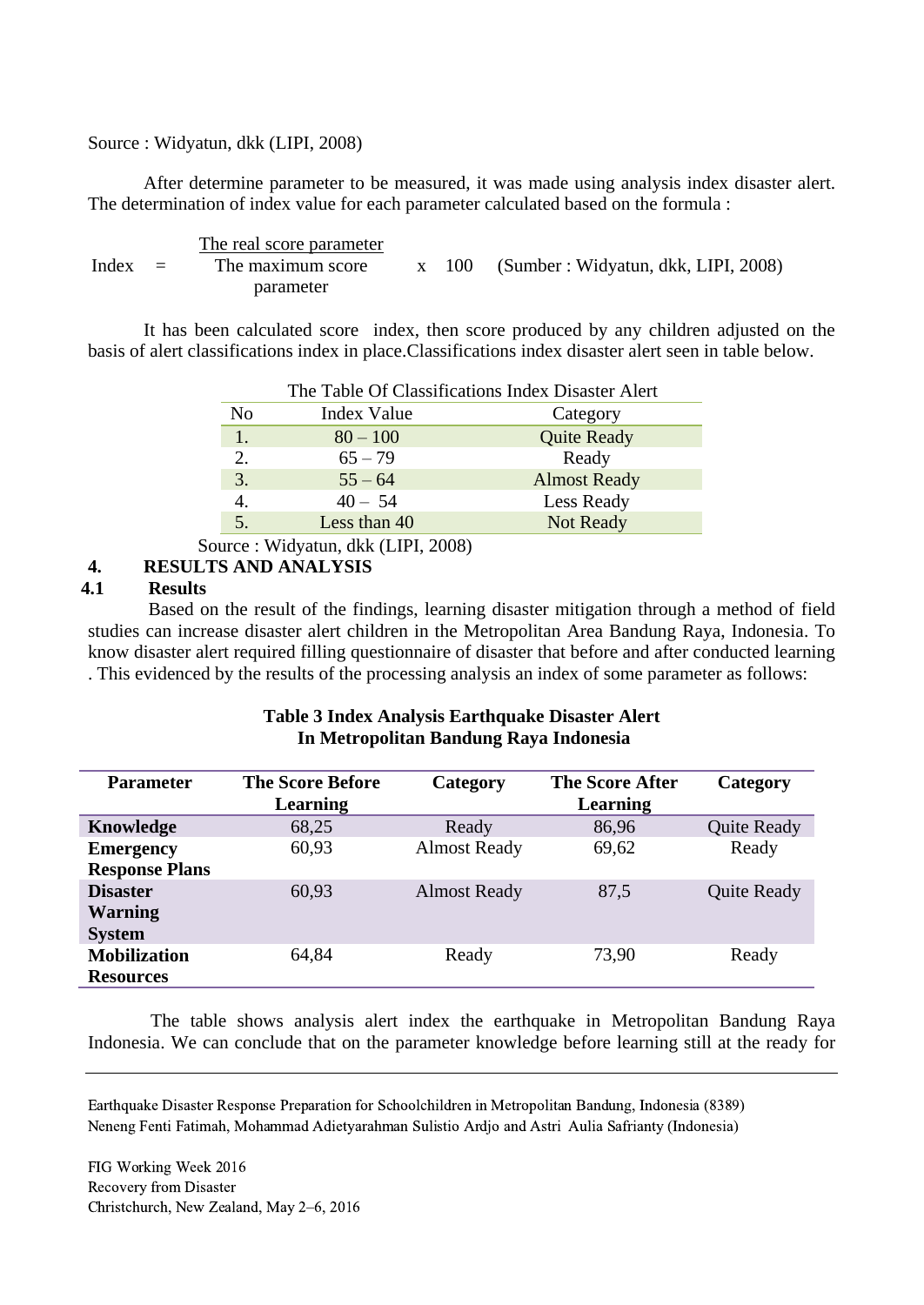disaster in the knowledge, some student understood and examine the potential disasters around the environment. But, through learning disaster mitigation experienced distinction score to be at the level of are quite ready.

Parameter emergency response plans prior to learning be at the level of almost ready, it means the level of almost ready signifying there is a lack of knowledge about what should be done in times of disasters an earthquake because some student do not understand and know anticipation done by if disasters, this is proven by the percentage 46,9 % the student said panic if an earthquake occurred when they are in school and at home, 62,5 % they said occurred when earthquakes they go directly return to the classrooms or into the house of without considering aftershocks will reenacted, 65,6 % they will take cover under the table but if there is a chance to run then they will ran out class if be in the school and outward house, 93,8 % they say that if of disasters an earthquake the first thing they will come up with is valuables as cell phone, laptop, and jewelry. Through learning disaster mitigation start increased score and is at the level of be ready for the earthquake with the percentage 100 % student said not going to run out of the class but will find a safe place for example hiding under the table made of teak not to crammed into down the stairs emergency, 94 % they will not panic when a disaster occurs earthquake, 91 % they said it will secure importance document as raport and the certificate if earthquake.

Parameter disaster warning system show category almost ready, because student not know of the warning system in traditional disaster and through government policy. Having given learning they know an early warning system in the earthquake traditionally. Parameter resources mobilization associated with a secure against earthquake and increased skill individually in handling disaster (disaster simulated).

Before it was given learning, on the parameter this, student be at the ready concerning disaster, but they did not know fully gets into a building in accordance with prone to disasters and also have not follow disaster simulation or skill individually in handling disaster. Having given learning, they understand that means people adaptation around Lembang Fault can be done by structural business is to build the earthquake made of wood. In addition, they have been exposed to institution disaster management as Institution Tackling Disaster Province in the region.

#### **4.2 Analysis**

A method of field studies can increase disaster alert for student in the Metropolitan Area Bandung Raya Indonesia. The use of a method of field studies can developed by educators as the preventive efforts in through the effort to minimize disaster in non structural. By using the method field studies, the student can do the activities in outside the class as activity observe, identify, analyze object directly and real. A method it is totally suitable for applied in the area which disaster prone as through a method of the field student can comprehend the danger darkness of the environment directly so motivate them to ready earthquakes disaster. Analysis on every parameter in disaster alert can be seen in table the following

Earthquake Disaster Response Preparation for Schoolchildren in Metropolitan Bandung, Indonesia (8389) Neneng Fenti Fatimah, Mohammad Adietyarahman Sulistio Ardjo and Astri Aulia Safrianty (Indonesia)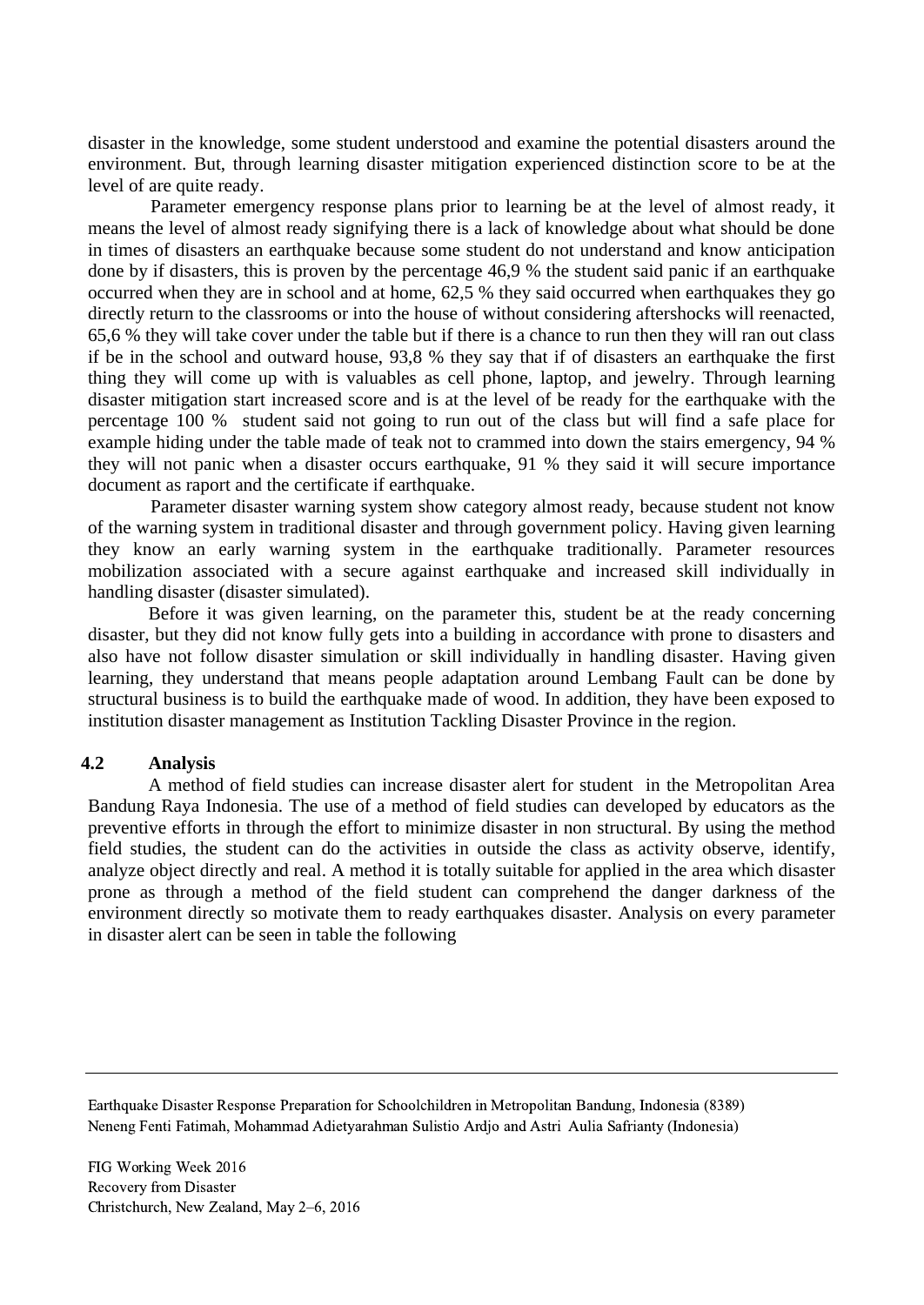| N <sub>o</sub> | <b>Parameter Disaster Alert</b>    | <b>Analysis</b>                                                                                                                          | Recommendation                                                                                                                                                                                                                                                                                                    |
|----------------|------------------------------------|------------------------------------------------------------------------------------------------------------------------------------------|-------------------------------------------------------------------------------------------------------------------------------------------------------------------------------------------------------------------------------------------------------------------------------------------------------------------|
| $\mathbf{1}$ . | Knowledge                          | Knowledge some the student<br>is weak about the dangers of<br>disaster and potential<br>earthquake disaster in around<br>the environment | a. Student given the<br>introduction of the<br>earthquake through picture<br>of incident disaster, video<br>of incident disaster,<br>counseling directly<br>disaster from local<br>governments and<br>introduction of the<br>environment through visits<br>directly to the disaster<br>prone                      |
|                |                                    |                                                                                                                                          | b. Local government should<br>provide information to a<br>community schools about<br>maps of the area prone<br>disaster                                                                                                                                                                                           |
| 2.             | <b>Emergency Response</b><br>Plans | <b>Student still having less</b><br>knowledge about ways face<br>earthquake disaster                                                     | a. Student guided by teachers<br>or local institution about<br>first aid and rescue to be<br>done by individuals<br>b. Student given book<br>guidelines on ways face<br>earthquakes<br>c. In the schools should be<br>making a map evacuation<br>routes and guides<br>evacuation routes case of<br>the earthquake |
| 3.             | <b>Disaster Warning System</b>     | All student do not know an<br>early warning system to the<br>earthquake disaster                                                         | a. Student given guidance on<br>ways to face earthquakes<br>through disaster simulation<br>b. Student need to<br>understand on the<br>utilization of the local<br>wisdom on regions that<br>disaster prone for example<br>by using as an instrument<br>drum as early warning                                      |

# **Table 4 Analysis of Parameter Disaster Alert**

Earthquake Disaster Response Preparation for Schoolchildren in Metropolitan Bandung, Indonesia (8389) Neneng Fenti Fatimah, Mohammad Adietyarahman Sulistio Ardjo and Astri Aulia Safrianty (Indonesia)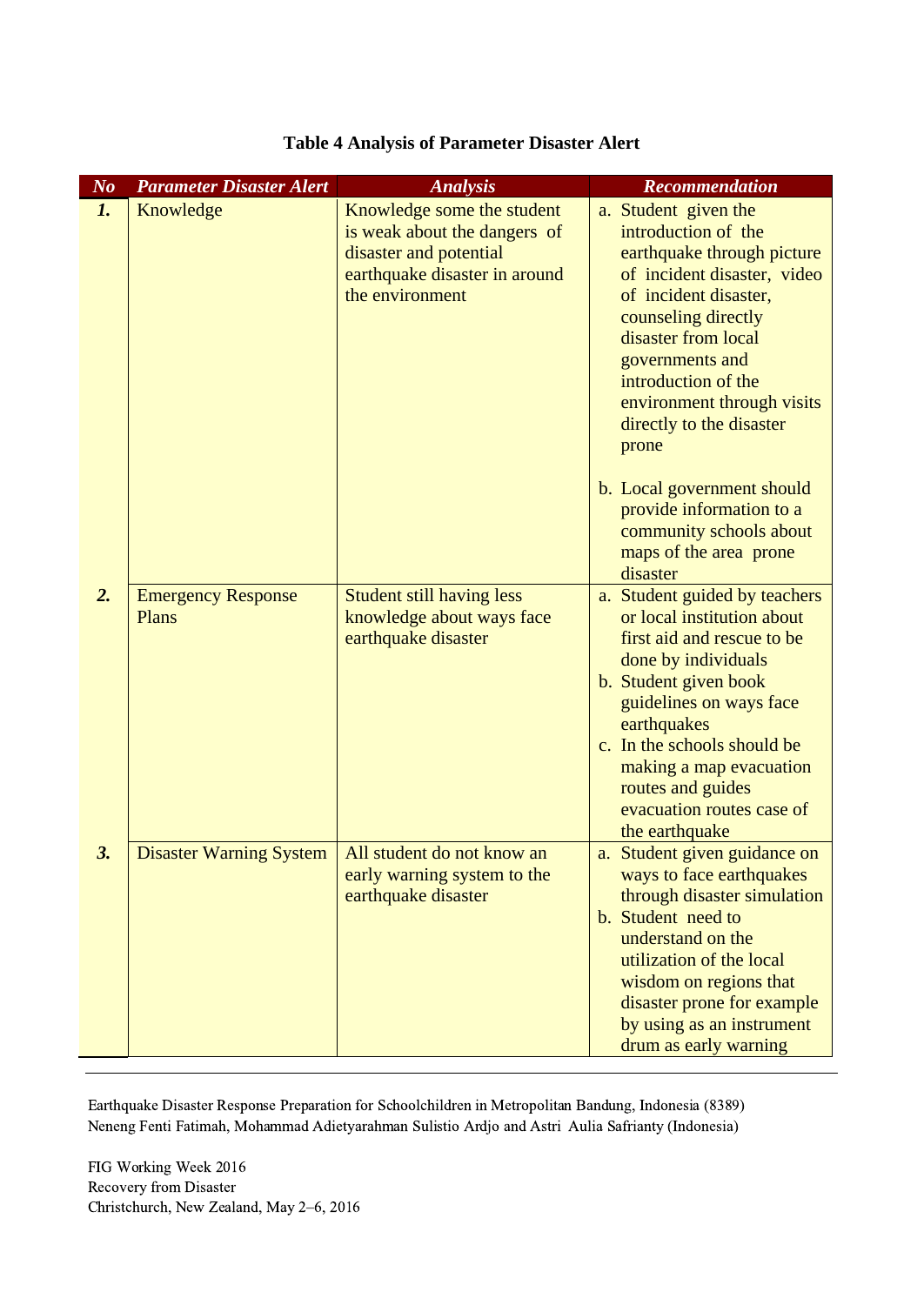| $N_{0}$ | <b>Parameter Disaster Alert</b> | <b>Analysis</b>                                                                    | <b>Recommendation</b>                                                                                                                                                              |
|---------|---------------------------------|------------------------------------------------------------------------------------|------------------------------------------------------------------------------------------------------------------------------------------------------------------------------------|
|         |                                 |                                                                                    | system                                                                                                                                                                             |
| 4.      | <b>Mobilization Resources</b>   | a. All student do not aware of<br>building earthquake<br>resistant                 | Student guided by teachers<br>a.<br>to know house of<br>customary as a house<br>earthquake, as gadang<br>traditional house, rumoh<br>aceh, etc                                     |
|         |                                 | b. Student not knowing a<br>institutions or agencies of<br>the earthquake disaster | b. The school visit to<br>agencies or institution like<br><b>BNPB</b> around local area<br>c. The schools bring<br>speakers to provide<br>counseling handling of the<br>earthquake |

# **5. CONCLUSION**

Disaster mitigation learning through a method of field studies can improve disaster alert for student in Metropolitan Bandung Raya Indonesia. This is in accordance with the results of the findings that show the change in the index score when the before and after learning through applied a method of field studies. Besides this method suitable applied in the areas identified disaster prone, this method has an excess of another for student. Excess this method namely they can observe, identify, analyzing objects directly and real, so that they gain experience of learning. Experience learning these which could then be provisions for the future.

#### **REFERENCES**

Bachtiar, T dan Syafrani, D. (2012). *Bandung purba panduan wisata bumi*. Bandung: Pustaka Jaya.

- Cahyo, A. (2013). *Panduan aplikasi teori-teori belajar mengajar teraktual dan terpopuler*. Yogyakarta : Diva Press.
- Fatimah, N. Fenti (2014). Pengaruh Pemanfaatan Patahan Lembang Sebagai Sumber Belajar Terhadap Kesiapsiagaan Bencana Pada Peserta Didik (Studi Eksperimen Kelas X Mata Pelajaran Geografi di SMA Negeri 1 Lembang). Tesis, Sekolah Pascasarjana, Universitas Pendidikan Indonesia.
- Fujimoto. 2008. Disaster prevention education tailored to age-specific topics in elementary, junior and senior high.

Tersedia[:http://www.japantoday.com/images/size/x/2008/09/20080901\\_emergency-aid-drill](http://www.japantoday.com/images/size/x/2008/09/20080901_emergency-aid-drill-at-roppongi.jpg)[at-roppongi.jpg.](http://www.japantoday.com/images/size/x/2008/09/20080901_emergency-aid-drill-at-roppongi.jpg) Diakses tanggal 10 Februari 2016.

Hamalik, O. (2010). *Proses belajar mengajar*. Jakarta : PT. Bumi Aksara.

- Kusumadinata, K. (2011). *Sesar lembang heartquake di jantung cekungan bandung*. Geomagz Majalah Geologi Populer, 1 (1), hlm. 19.
- Malik, Y. (2010). *Penentuan tipologi kawasan rawan gempabumi untuk mitigasi bencana di kawasan pangalengan kabupaten bandung*. Jurnal Geografi GEA, 10 (1), hlm. 37-38.

Earthquake Disaster Response Preparation for Schoolchildren in Metropolitan Bandung, Indonesia (8389) Neneng Fenti Fatimah, Mohammad Adietyarahman Sulistio Ardjo and Astri Aulia Safrianty (Indonesia)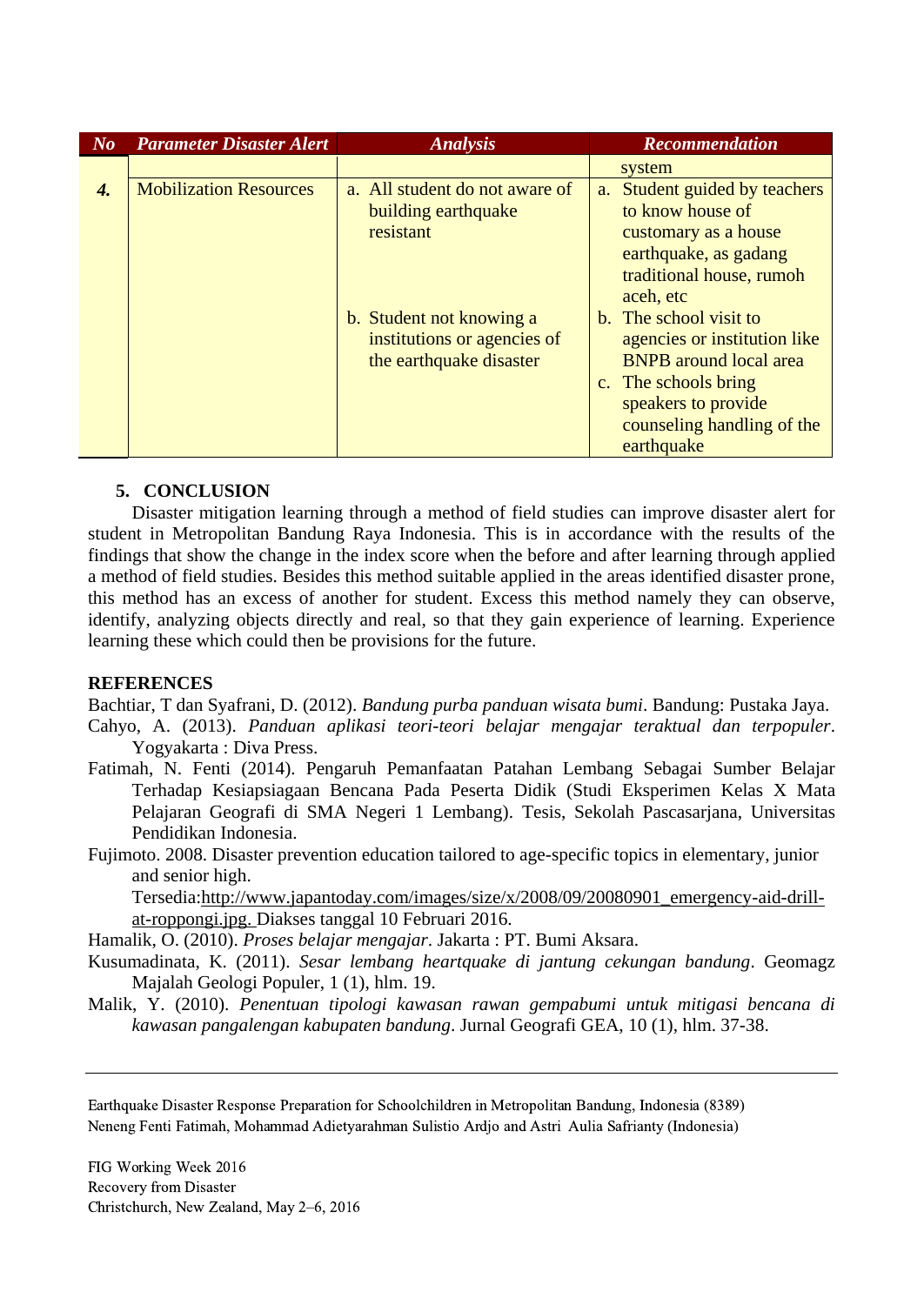- Maryani, E. (2007). *Model pembelajaran mitigasi bencana dalam ilmu pengetahuan sosial di sekolah menengah pertama*. [Online]. Tersedia:http//20-model-pembelajaran-mitigasibencana-dalam-ilmu-pengetahuan-sosial-di-sekolah-menengah-pertama.pdf. Diakses 9 September 2013.
- Nakamura, T. (2007). Disaster Risk Education at School In Japan. Japan : Japan Aerospace Exploration Agency (JAXA).
- Rasmilah, I. (2013). *Pengaruh pembelajaran outdoor study pada mata pelajaran geografi terhadap bentuk kepedulian lingkungan di sma (studi eksperimen di kelas xi sman 1 talegong kabupaten garut).* Tesis, Sekolah Pascasarjana, Universitas Pendidikan Indonesia.
- Republik Indonesia. (2003). *Undang-undang republik indonesia Nomor 20 tentang sistem pendidikan nasional.* [Online]. Tersedia: [http://www.unpad.ac.id/wp](http://www.unpad.ac.id/wp-content/uploads/2012/10/UU20-2003-Sisdiknas.pdf)[content/uploads/2012/10/UU20-2003-Sisdiknas.pdf](http://www.unpad.ac.id/wp-content/uploads/2012/10/UU20-2003-Sisdiknas.pdf) . Diakses 9 September 2013.
- Republik Indonesia. (2007). *Undang-undang republik indonesia nomor 24 tahun 2007 tentang penanggulangan bencana.* [Online]. Tersedia:http:www.depkes.go.id/downloads/UU\_No.24\_Th\_2007\_ttg\_Penanggulangan\_benc ana.pdf. Diakses 9 September 2013.
- Republik Indonesia. (2008). Peraturan Daerah Provinsi Jawa Barat No 1 Tahun 2008 Tentang Pengendalian Pemanfaatan Ruang Kawasan Bandung Utara. Diakses tanggal 9 Februari 2016.
- Shimbun. 2009. Children in Chiba Prefecture take part in a disaster drill on Sept. 1, 2011. Tersedia : [http://ajw.asahi.com/reliving\\_the\\_past/leaf/AJ201209010019.](http://ajw.asahi.com/reliving_the_past/leaf/AJ201209010019) Diakses tanggal 10 Februari 2016. Diakses tanggal 10 Februari 2016.
- Suprihatiningrum. (2013). *Strategi pembelajaran teori dan aplikasi*.Yogyakarta : Ar-Ruzz Media.
- Syaodih Sukmadinata, N. (2005). *Landasan psikologi proses pendidikan*. Bandung: PT. Remaja Rosdakarya.
- UNDP/UNDRO. (1992). *Tinjauan umum manajemen bencana.* Program Pelatihan Manajemen Bencana.
- UN/ISDR. (2009). *Terminologi pengurangan resiko bencana*. [Online]. Tersedia:http://www.preventionweb.net/files/7817\_isdrindonesia.pdf. Diakses 9 Sepetember 2013.
- Widyatun, dkk. (2008). *Kesiapsiagaan masyarakat dalam mengantasipasi bencana alam di kabupaten serang.* Jakarta : Lembaga Ilmu Pengetahuan Indonesia.
- WJP-MDM. (2013). Konsep awal Pengembangan Metropolitan Bandung Raya. Diakses tanggal 9 Februari 2016.

#### **BIOGRAPHICAL NOTES**

Neneng Fenti FATIMAH earned her Master's Degree in magister education geographer from University Of Indonesian Education. Currently she is an experts in geographers in PT.Bhumi Prasaja and has experience in a writer of a book. Other than as a writer, she is also teaching geography in one private schools in Bandung. She can be reached through fenti\_fatimah@rocketmail.com.

Earthquake Disaster Response Preparation for Schoolchildren in Metropolitan Bandung, Indonesia (8389) Neneng Fenti Fatimah, Mohammad Adietyarahman Sulistio Ardjo and Astri Aulia Safrianty (Indonesia)